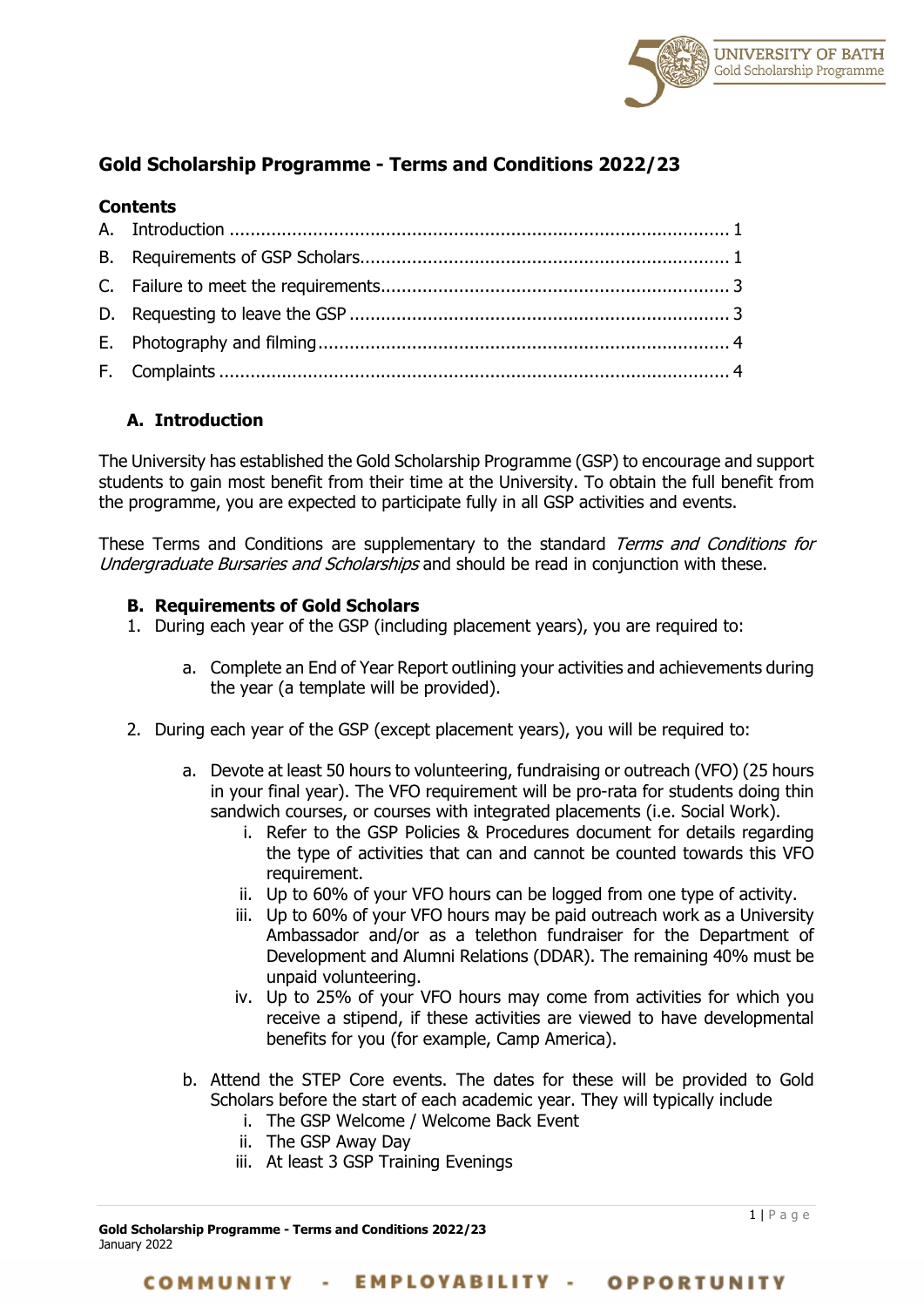

The GSP Team reserve the right to postpone or

cancel GSP events due to extenuating circumstances outside of their control. Where possible, events will be rescheduled within that academic year, or alternatives offered.

- c. Complete at least 2 further personal development training sessions (STEP Extra) of your own choice. These can include approved online training sessions. Please refer to training and documentation provided or contact the GSP Team for clarification of what can be counted.
- d. Participate in the Peer Group activities, and attend meetings organised by your GSP Peer Group. These meetings will be approximately 45 minutes in length, and will take place at least 3 times each academic year.
- e. Engage with the GSP Mentoring Programme.
- f. Take part in activities organised by the Dept. of Development and Alumni Relations to thank your donor. Such activities may include providing reports on your progress and your experiences of the scholarship programme, attending meetings with your donor either on or off campus or taking part in video calls. All scholars are also encouraged to engage more generally in thanking our donors.
- 3. In addition, in your first year on the GSP, you will be required to:
	- a. Complete an introductory letter to your donor/s during the first semester.
	- b. Attend the GSP Celebration Evening.
- 4. Students who are re-taking an academic year of study:
	- a. If you choose to participate fully with the GSP during your repeat year, you will be eligible for your full GSP funding.
	- b. If you choose not to participate in GSP requirements during your repeat year, you will receive funding, for that year only, at the same rate as the main Bath Bursary, £3,000.
	- c. Your funding will be guaranteed for a first-time repeat year only. If you are required to take a further repeat year then you can submit an application to the Discretionary Student Support Fund. Refer to the main Terms and Conditions for Undergraduate Bursaries and Scholarships for more detail.
- 5. As a Gold Scholar, you must ensure that your behaviour does not risk bringing the GSP into disrepute or cause any operational difficulties, and that you do not cause disruption to, or hinder, any of the GSP activities.
- 6. In order to explore how we can improve the experiences of Gold Scholars, and to demonstrate the impact of the Programme, we will ask you to participate in questionnaires and other evaluation tools during your time at University and after graduation. At the minimum, you will be required to complete the following:
	- a. A pre-arrival questionnaire,
	- b. An end-of-first-year questionnaire,
	- c. An end-of-degree questionnaire.

**Gold Scholarship Programme - Terms and Conditions 2022/23** January 2022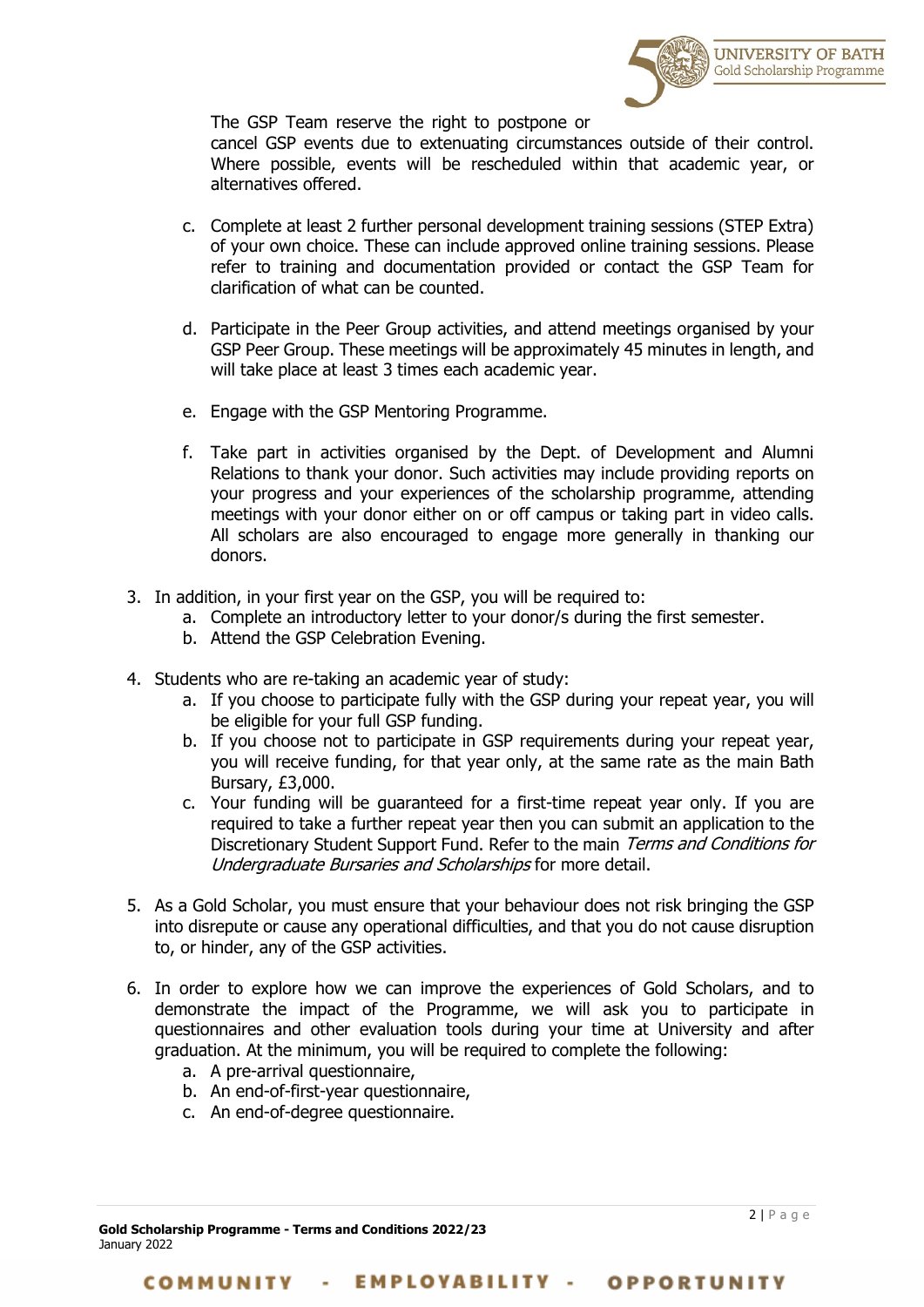

#### <span id="page-2-0"></span>**C. Failure to meet the requirements**

- 1. We appreciate that, on occasion, unforeseen and unavoidable circumstances may prevent you from fully participating in the GSP (in the way that individual mitigating circumstances (IMCs) may prevent students from completing an academic assessment). If you are unable to fully participate in the GSP for such reasons, you must inform the GSP Team by emailing gold@bath.ac.uk as soon as reasonably practicable.
	- a) We reserve the right to request that you provide suitable evidence of your circumstances.
	- b) We will consider these circumstances on an individual basis and we will endeavour to be sympathetic if we deem that the circumstances are unforeseen and out of your control. Events and conditions that are not normally accepted as IMCs are unlikely to be accepted as reasons for failing to participate in the GSP.
	- c) If you fail to attend GSP events/activities or fail to complete other requirements, and do not respond to emails, we may contact your department and/or Student Services to check whether you are still at the University. If we have concerns, we will report this to Student Services, to ensure that appropriate Missing Students procedures are followed and that you are offered support if needed.
- 2. Failure to fully participate in the GSP, causing disruption to GSP activities, behaviour that could bring the GSP into disrepute, or behaviour that causes significant operational difficulties may lead to a warning or direct referral to the GSP Scholar Monitoring Panel. Please see the Gold Scholarship Programme Policies and Procedures document for full details.
- 3. The GSP Scholar Monitoring Panel consists of at least two members of the GSP Team and at least one representative from DDAR. This panel meets regularly to monitor the progress of scholars and, if you are referred, will decide whether you will be allowed to continue on the GSP, continue on the GSP with specified conditions, or whether you will be removed from the programme.
	- a) You may be required to attend the panel hearing.
	- b) You will be informed of the outcome in writing.
	- c) The Panel's decision is final and there is no right of appeal.
- 4. If you are removed from the GSP, you will be automatically transferred to the University of Bath Bursary.
	- a) You will not normally be required to repay any funds.
	- b) Your next tranche of funding payment will be at the lower rate as paid to University of Bath Bursary recipients.
	- c) You will no longer be invited to participate in GSP events and activities.

#### <span id="page-2-1"></span>**D. Requesting to leave the GSP**

- 1. If you are unable to continue on the GSP, please arrange a meeting with the GSP Team to discuss your concerns.
- 2. If following that meeting, you would like to leave the GSP, please confirm this to the GSP Team by emailing gold@bath.ac.uk.
- 3. You will receive formal confirmation that you have left the GSP and you will be automatically transferred to the University of Bath Bursary.
	- a) You will not be required to repay any funds.
	- b) Your next tranche of funding payment will be at the lower rate as paid to University of Bath Bursary recipients.

**Gold Scholarship Programme - Terms and Conditions 2022/23** January 2022